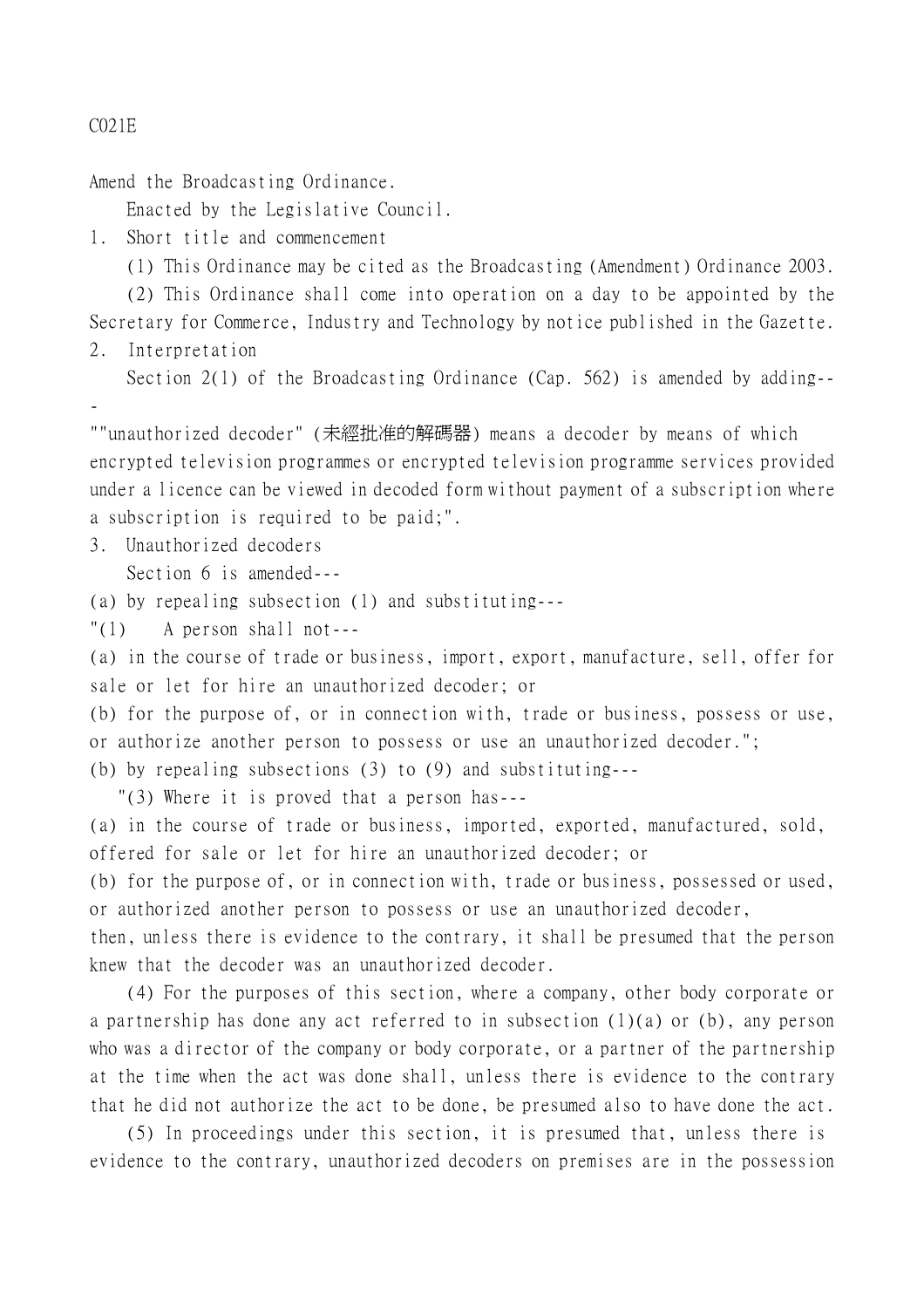of the licensee, tenant, lessee, occupier, person in charge and owner of the premises.

(6) Where an offence against subsection  $(1)(a)$  or (b) is committed by an employee in the course of his employment, the employer of such employee shall, without prejudice to the liability of any other person, also be guilty of that offence but shall not be liable to any term of imprisonment.

(7) Where a prosecution is brought against the employer referred to in subsection (6) by virtue of this section in respect of an offence committed by his employee, it shall be a defence---

(a) if the employer shows that he exercised such control over his employee as would ensure that his employee was not likely to act in contravention of subsection (1)(a) or (b); or

(b) if the employer shows that he took all practicable steps to prevent the commission of the offence.

(8) In proceedings for an offence under this section, it is a defence for the person charged to prove that he was acting in accordance with the instructions given to him by his employer in the course of his employment and he had no reasonable grounds to believe that the decoder was an unauthorized decoder.

(9) Subsection (8) does not apply in the case of an employee who---

(a) where the employer is a body corporate, is a director, manager, secretary or other similar officer of the body corporate or is a person purporting to act in any such capacity or, where the affairs of a body corporate are managed by its members, is a member with functions of management as if he were a director of the body corporate; (b) where the employer is a partnership, is concerned in the management of the partnership;

(c) where the employer is a sole proprietorship, is concerned in the management of the proprietorship; or

(d) in any other case, is concerned in the management of the employer's business.".

4. Offence of providing decoders and reception equipment for television programme service

on subscription basis without licence

Section 7 is amended by adding---

 "(3A) Where it is proved that a person has in the course of trade or business, imported, exported, manufactured, sold, offered for sale or let for hire any decoder of the kind described in subsection (1), then, unless there is evidence to the contrary, it shall be presumed that the person knew that the decoder was a decoder of the kind described in subsection (1).

(3B) For the purposes of this section, where a company, other body corporate or a partnership has done any act referred to in subsection (1), any person who was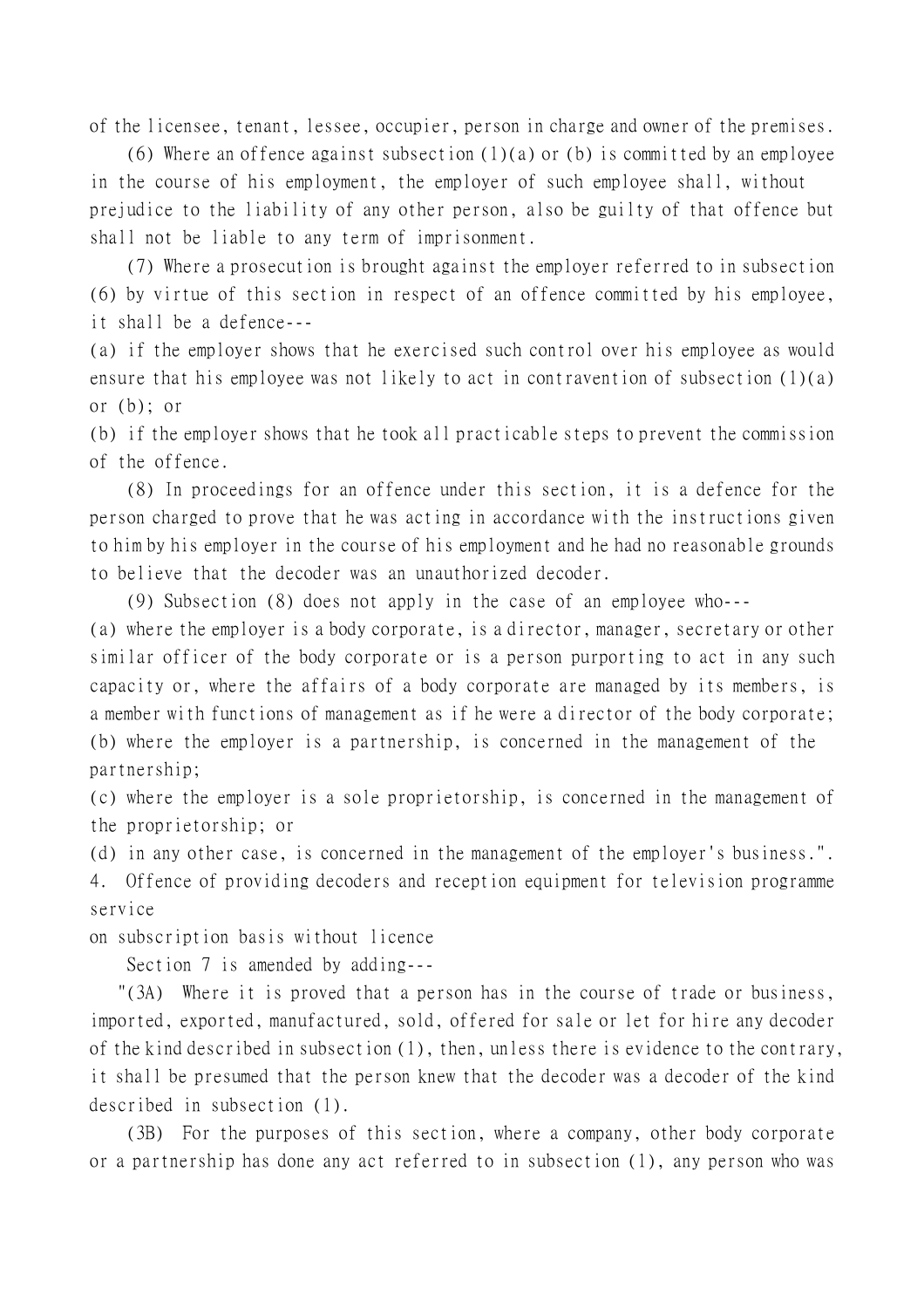a director of the company or body corporate, or a partner of the partnership at the time when the act was done shall, unless there is evidence to the contrary that he did not authorize the act to be done, be presumed also to have done the act.

(3C) In proceedings under this section, it is presumed that, unless there is evidence to the contrary, the decoder of the kind described in subsection (1) on premises is in the possession of the licensee, tenant, lessee, occupier, person in charge and owner of the premises.

(3D) Where an offence against subsection (1) is committed by an employee in the course of his employment, the employer of such employee shall, without prejudice to the liability of any other person, also be guilty of that offence but shall not be liable to any term of imprisonment.

(3E) Where a prosecution is brought against the employer referred to in subsection (3D) by virtue of this section in respect of an offence committed by his employee, it shall be a defence---

(a) if the employer shows that he exercised such control over his employee as would ensure that his employee was not likely to act in contravention of subsection (1); or

(b) if the employer shows that he took all practicable steps to prevent the commission of the offence.

(3F) In proceedings for an offence under this section, it is a defence for the person charged to prove that he was acting in accordance with the instructions given to him by his employer in the course of his employment and he had no reasonable grounds to believe that the decoder was a decoder of the kind described in subsection (1).

(3G) Subsection (3F) does not apply in the case of an employee who--- (a) where the employer is a body corporate, is a director, manager, secretary or other similar officer of the body corporate or is a person purporting to act in any such capacity or, where the affairs of a body corporate are managed by its members, is a member with functions of management as if he were a director of the body corporate; (b) where the employer is a partnership, is concerned in the management of the partnership;

(c) where the employer is a sole proprietorship, is concerned in the management of the proprietorship; or

(d) in any other case, is concerned in the management of the employer's business.".

5. Sections added

The following are added in Part III---

"7A. Provisions supplementary to sections 6 and 7

(1) Where the Telecommunications Authority or any public officer authorized in writing in that behalf by the Telecommunications Authority has reasonable grounds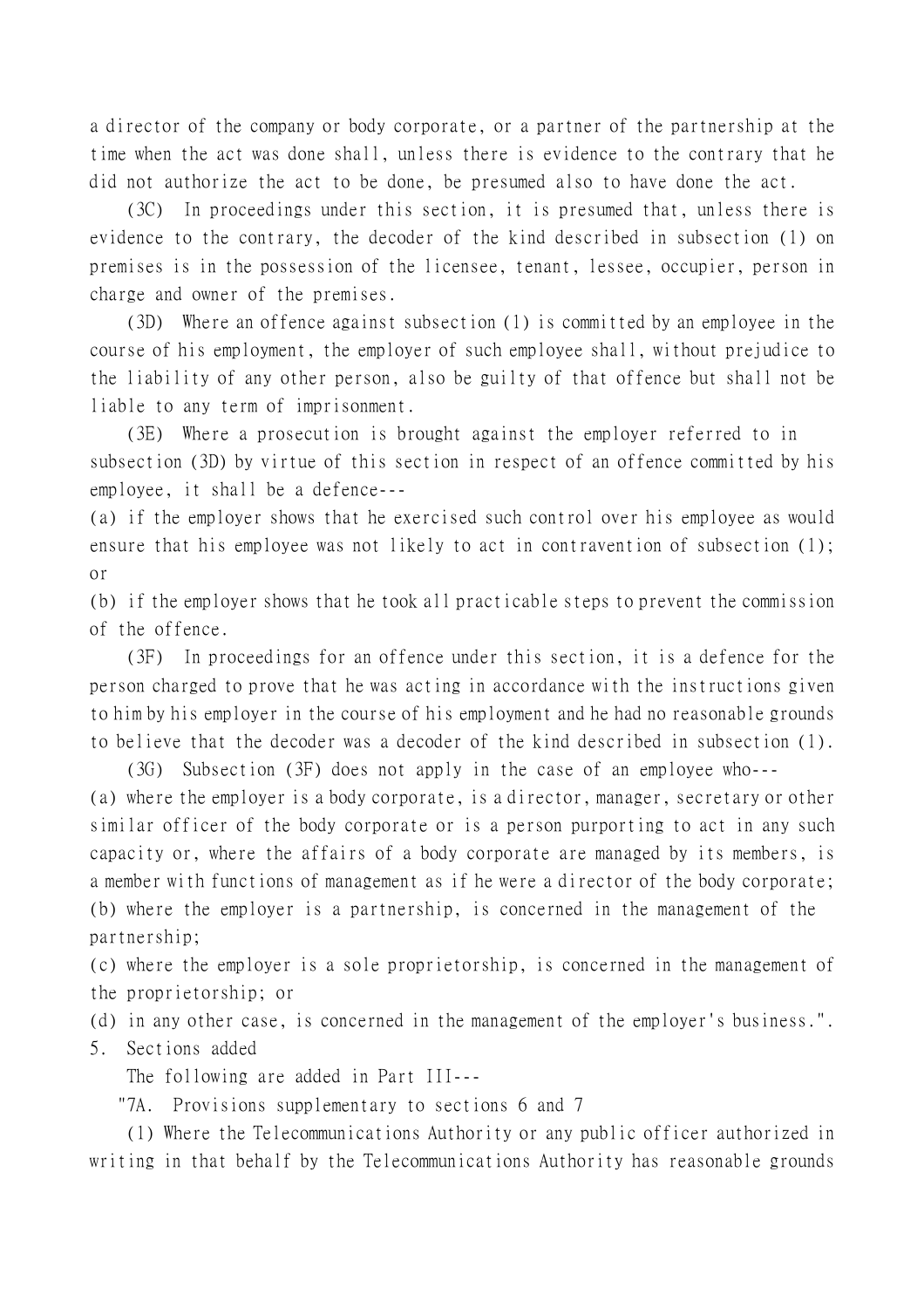for believing that a person has committed or has attempted to commit an offence under section  $6(1)(a)$  or (b) or  $7(1)$ , then he may---

(a) require the person to produce for his inspection, at any place specified by him, any unauthorized decoder or decoder---

(i) imported, exported, manufactured, sold, offered for sale or let for hire by the person in the course of trade or business; or

(ii) possessed or used, or authorized to be possessed or used, for the purpose of, or in connection with, trade or business;

(b) arrest any person whom he reasonably suspects of being guilty of an offence under section  $6(1)(a)$  or (b) or  $7(1)$ ;

(c) subject to subsection (2), enter and search any premises on which he reasonably believes that the person has committed or has attempted to commit an offence under section  $6(1)(a)$  or (b) or 7(1), and require the production to him of any books or documents relating to any unauthorized decoder or decoder referred to in paragraph  $(a)$ ;

(d) seize, remove and detain---

(i) any unauthorized decoder or decoder referred to in paragraph (a);

(ii) anything that appears to him to be or to be likely to be, or to contain, evidence of an offence under section  $6(1)(a)$  or (b) or  $7(1)$ .

(2) Domestic premises shall not be entered or searched under subsection (1)(c) except pursuant to a warrant issued under subsection (3).

(3) Where a magistrate is satisfied by information on oath that there are reasonable grounds for suspecting that there is an unauthorized decoder or a decoder in any domestic premises possessed or used by a person whom he has reasonable grounds for believing has committed or has attempted to commit an offence under section  $6(1)(a)$ or (b) or 7(1), then he may issue a warrant authorizing the Telecommunications Authority or any other public officer to enter and search the premises.

(4) The Telecommunications Authority or any public officer authorized in writing in that behalf, in the exercise of the powers under subsection (1) or pursuant to a warrant issued under subsection (3), may---

(a) break open any outer or inner door of any place that he is empowered or authorized to enter and search;

(b) remove by force any person or thing obstructing him or resisting any arrest, detention, search, inspection, seizure or removal that he is empowered to make or carry out;

(c) detain any person found in any place that he is empowered or authorized to search until such place has been searched.

(5) A magistrate or court may, upon application by or on behalf of the